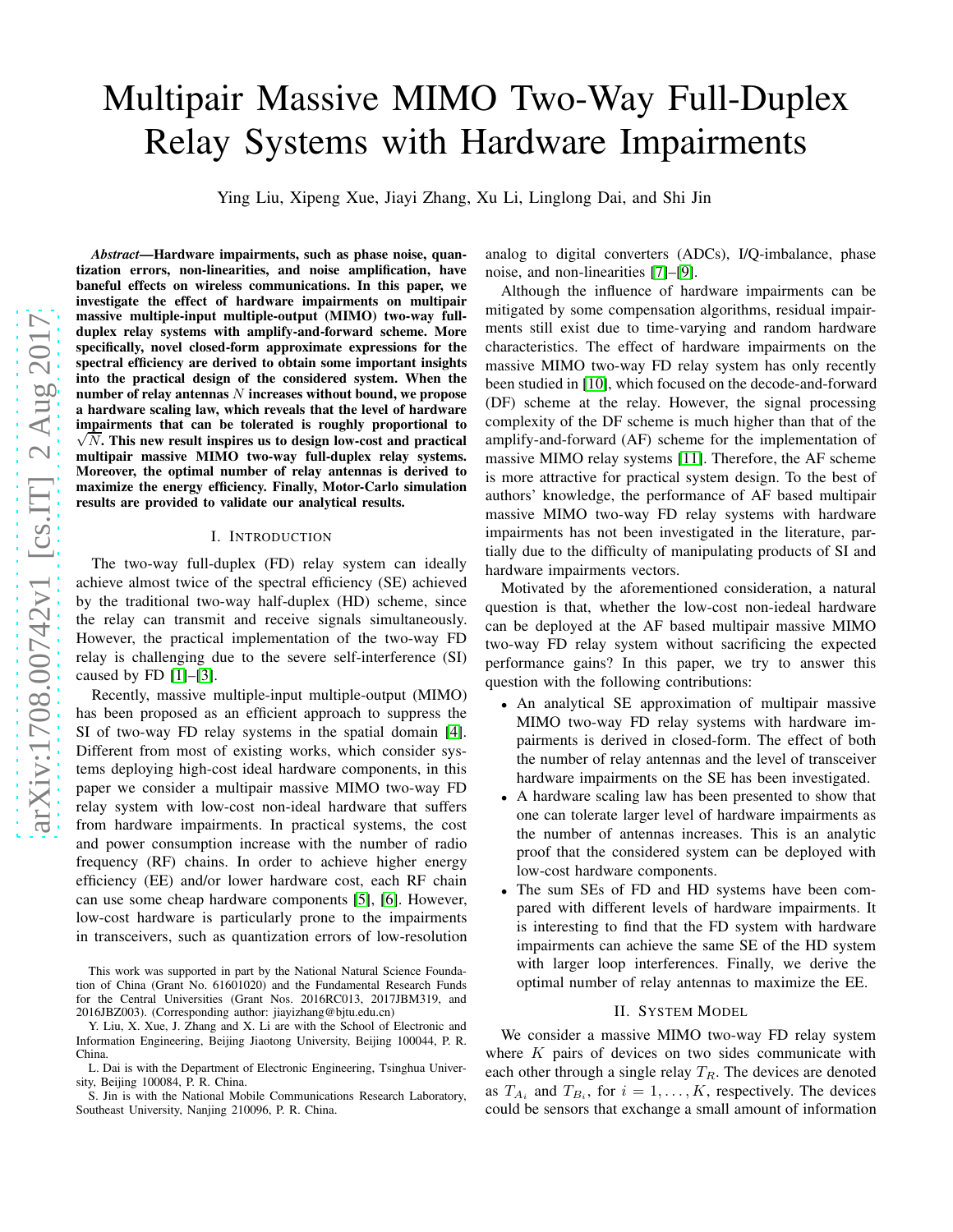or small cell base stations which need high throughput links. The relay is equipped with  $2N$  antennas, where N antennas are used for transmission, and the other  $N$  antennas are used for reception. Each device is equipped with one receive and one transmit antenna. In addition, the relay and devices are assumed to work in FD mode, i.e., they can transmit and receive signals at the same time. We further assume that there is no direct communication link between each pair of devices due to heavy shadowing and/or large path loss. The device is interfered by other devices on the same side.

## *A. Channel Model*

Block fading is considered in this paper. This means that it is an ergodic process with a static channel realization in a coherence block and the realizations in blocks are independent. Then, we define  $\mathbf{G}_{\mathbf{u}} \triangleq [\mathbf{g}_{u1}, \dots, \mathbf{g}_{uK}]$  and  $\mathbf{H}_{\mathbf{u}} \triangleq [\mathbf{h}_{u1}, \dots, \mathbf{h}_{uK}]$ , where  $\mathbf{g}_{ui} \in \mathbb{C}^{N \times 1}$  and  $\mathbf{h}_{ui} \in \mathbb{C}^{N \times 1}$  $(i = 1, \ldots, K)$ , which denote the uplink channels between  $T_{A_i}$  and  $T_R$ ,  $T_{B_i}$  and  $T_R$ , respectively. In addition, the downlink channels between  $T_{A_i}$  and  $T_R$ ,  $T_{B_i}$  and  $T_R$  are given by  $\mathbf{G}_{\mathbf{d}} \triangleq [\mathbf{g}_{d1}, \dots, \mathbf{g}_{dK}]$  and  $\mathbf{H}_{\mathbf{d}} \triangleq [\mathbf{h}_{d1}, \dots, \mathbf{h}_{dK}]$ , where  $\mathbf{g}_{di} \in \mathbb{C}^{N \times 1}$  and  $\mathbf{h}_{di} \in \mathbb{C}^{N \times 1}$   $(i = 1, ..., K)$ , respectively. Furthermore,  $G_u$ ,  $H_u$ ,  $H_d$  and  $H_d$  are assumed to follow the independent identically distributed (i.i.d.) Rayleigh fading, i.e., the elements of  $\mathbf{g}_{uK}$ ,  $\mathbf{h}_{uK}$ ,  $\mathbf{g}_{dK}$ , and  $\mathbf{h}_{dK}$  are i.i.d.  $\mathcal{CN}(\mathbf{0}, \sigma_{g_{ui}}^2), \ \mathcal{CN}(\mathbf{0}, \sigma_{h_{ui}}^2), \ \mathcal{CN}(\mathbf{0}, \sigma_{g_{di}}^2), \text{ and } \ \mathcal{CN}(\mathbf{0}, \sigma_{h_{di}}^2)$ random variables [\[6\]](#page-5-4). Furthermore,  $G_{\mu}$ ,  $H_{\mu}$ ,  $G_{\mu}$ , and  $H_{\mu}$ can be expressed as  $G_{\mathbf{u}} = \mathbf{S}_{gu} \mathbf{D}_{gu}^{1/2}, \ \mathbf{H}_{\mathbf{u}} = \mathbf{S}_{hu} \mathbf{D}_{hu}^{1/2},$  $G_d = S_{gd} D_{gd}^{1/2}$ , and  $H_d = S_{hd} D_{hd}^{1/2}$ , respectively, where  $S_{gu}$ ,  $S_{hu}$ ,  $S_{gd}$ , and  $S_{hd}$  stand for the small-scale fading and their elements are all i.i.d.  $CN(0, 1)$  random variables. On the other hand,  $D_{gu}$ ,  $D_{hu}$ ,  $D_{gd}$ , and  $D_{hd}$  are diagonal matrices representing the large-scale fading, and the kth diagonal elements are denoted as  $\sigma_{g_{uk}}^2$ ,  $\sigma_{h_{uk}}^2$ ,  $\sigma_{g_{dk}}^2$ , and  $\sigma_{h_{dk}}^2$ , respectively.

Furthermore, let  $G_{RR}^{\text{max}} \in \mathbb{C}^{N \times N}$  denote the SI matrix between the transmit and receive arrays of the relay due to the FD mode. Each row of  $\mathbf{G}_{RR}$  such as  $\mathbf{G}_{RRi}$  denotes the channel between ith receive antenna and all transmit antennas of the relay.  $\Omega_{k,i}$  is the inter-device interference channel coefficient from *i*th device to *k*th device. Note that  $\Omega_{k,k}$  denotes the SI at the kth device. The elements of  $\mathbf{G}_{RR}$  and  $\Omega_{k,i}$  are random variables following the i.i.d. complex Gaussian distribution, e.g.,  $CN(\mathbf{0}, \sigma_{LIr}^2)$  and  $CN(\mathbf{0}, \sigma_{k,i}^2)$ , respectively [\[2\]](#page-5-9).

## *B. Hardware Impairments*

As shown in [\[12\]](#page-5-10), the residual hardware impairments at the transmitter and receiver can be modeled as additive distortion noises that are proportional to the signal power. Thus, the additive distortion term  $\eta_r$  describes the residual impairments of receiver at the relay and is proportional to the instantaneous power of received signals at the relay antenna as  $\bm{\eta}_r \ \sim \ \mathcal{CN}\left(\bm{0}, \kappa_r^2 \texttt{diag}\left(W_{11}, \dots, W_{NN}\right)\right)$ , where  $W_{ii}$  is the *i*th diagonal element of the covariance matrix  $W =$  $\sum_{j=1}^K P_U(\bar {\bf h}_{uj}{\bf h}_{uj}^H + {\bf g}_{uj}{\bf g}_{uj}^H) \!+\! \frac{P_R}{N} \sum_{j=1}^N {\bf G}_{RRj}{\bf G}_{RRj}^H$  with  $P_U$ being the power constraint of the device and  $P_R$  being the transmit power of relay [\[12\]](#page-5-10). Furthermore, the proportionality coefficient  $\kappa_r$  describes the level of hardware impairments and is related to the received error vector magnitude (EVM) [\[8\]](#page-5-11). Note that the EVM is a common quality indicator of the signal distortion magnitude, and it can be defined as the ratio of the signal distortion to the signal magnitude. For example, the EVM at relay can be defined as [\[8,](#page-5-11) Eq. (5)]

$$
EVM_r = \sqrt{\frac{E\left\{\left\|\eta_r\right\|^2\left\|\mathfrak{F}\right\}\right\}}{E\left\{\left\|\mathbf{x}\right\|^2\left\|\mathfrak{F}\right\}\right\}} = \sqrt{\frac{tr\left(\kappa_r^2 \mathbf{W}\right)}{tr\left(\mathbf{W}\right)}} = \kappa_r,\qquad(1)
$$

where  $\Im$  denotes the set of channel realizations (i.e.,  $\mathbf{g}_u, \mathbf{h}_u \in$ ℑ). Furthermore, 3GPP LTE suggests that the EVM should be smaller than 0.175 [\[8\]](#page-5-11).

#### *C. Signal Transmission*

At the time instant *n*, all devices  $T_{A_i}$  and  $T_{B_i}$  $(i = 1, \ldots, K)$  transmit their signals  $x_{A_i}(n)$  and  $x_{B_i}(n)$  to the relay  $T_R$ , respectively, and  $T_R$  broadcasts its processed previously received signal  $y_t(n)$  to all devices.

First, we assume that  $x_{A_i}(n)$  and  $x_{B_i}(n)$  are Gaussian distributed signals. Due to the FD mode,  $T_R$  also receives the signal, i.e.,  $y_t(n)$  which is broadcasted to all devices. Thus, at the time instant *n*, the received signal at  $T_R$  is given by

<span id="page-1-1"></span>
$$
\mathbf{y}_{r}\left(n\right) = \mathbf{A}\mathbf{x}\left(n\right) + \mathbf{G}_{RR}\mathbf{y}_{t}\left(n\right) + \boldsymbol{\eta}_{r} + \mathbf{n}_{R}\left(n\right),\qquad(2)
$$

where  $\mathbf{A} \triangleq [\mathbf{G}_u, \mathbf{H}_u], \mathbf{x}(n) \triangleq [\mathbf{x}_A^T(n), \mathbf{x}_B^T(n)]^T$ with  $\mathbf{x}_A(n) \stackrel{\Delta}{=} [x_{A_1}(n), \ldots, x_{A_K}(n)]$  and  $\mathbf{x}_B(n) \stackrel{\Delta}{=}$  $[x_{B_1}(n),...,x_{B_K}(n)]$ , and  $\mathbf{n}_R(n) \sim \mathcal{CN}(0,\sigma_R^2 \mathbf{I}_N)$  denotes an additive white Gaussian noise (AWGN) vector at  $T_R$ .

Then, we analyze the received signal at devices. At the time instant  $n (n > 1)$ , the relay using the simple AF protocol amplifies the previously received signal  $y_r$   $(n - 1)$  and broadcasts it to the devices. Therefore, the transmit signal vector at the relay is given by

<span id="page-1-0"></span>
$$
\mathbf{y}_{t}^{'}\left(n\right) = \rho \mathbf{F} \mathbf{y}_{r}\left(n-1\right),\tag{3}
$$

where  $\mathbf{F} \in \mathbb{C}^{N \times N}$  is the precoding matrix and  $\rho$  is the amplification factor. Then  $T_R$  broadcasts  $y'_t$  $t<sub>t</sub>$  (*n*) to all devices. However, due to the hardware impairments of RF chains at the transmitter,  $T_R$  actually broadcasts  $y_t(n)$  to all devices as

$$
\mathbf{y}_{t}(n) = \mathbf{y}_{t}'(n) + \boldsymbol{\eta}_{t} = \rho \mathbf{F} \mathbf{y}_{r}(n-1) + \boldsymbol{\eta}_{t}, \qquad (4)
$$

where  $\eta_t \sim \mathcal{CN}\left(0, \kappa_t^2 \frac{P_R}{N} \mathbf{I}_N\right)$  with the proportionality parameters  $\kappa_t$  characterizing the level of hardware impairment at the transmitter. Here we assume that each antenna has the same power and  $T_R$  can obtain perfect channel state information (CSI) according to uplink pilots from the devices, and the devices can then obtain CSI through channel reciprocity [\[13\]](#page-5-12). Due to the power constraint of the relay  $P_R$ ,  $\rho$  is normalized by the instantaneous received signal power

$$
\rho = \sqrt{\frac{P_R}{P_U \|\mathbf{FA}\|^2 + \frac{P_R}{N} \|\mathbf{FG}_{RR}\|^2 + \|\mathbf{F}\eta_r\|^2 + \sigma_R^2 \|\mathbf{F}\|^2}}.
$$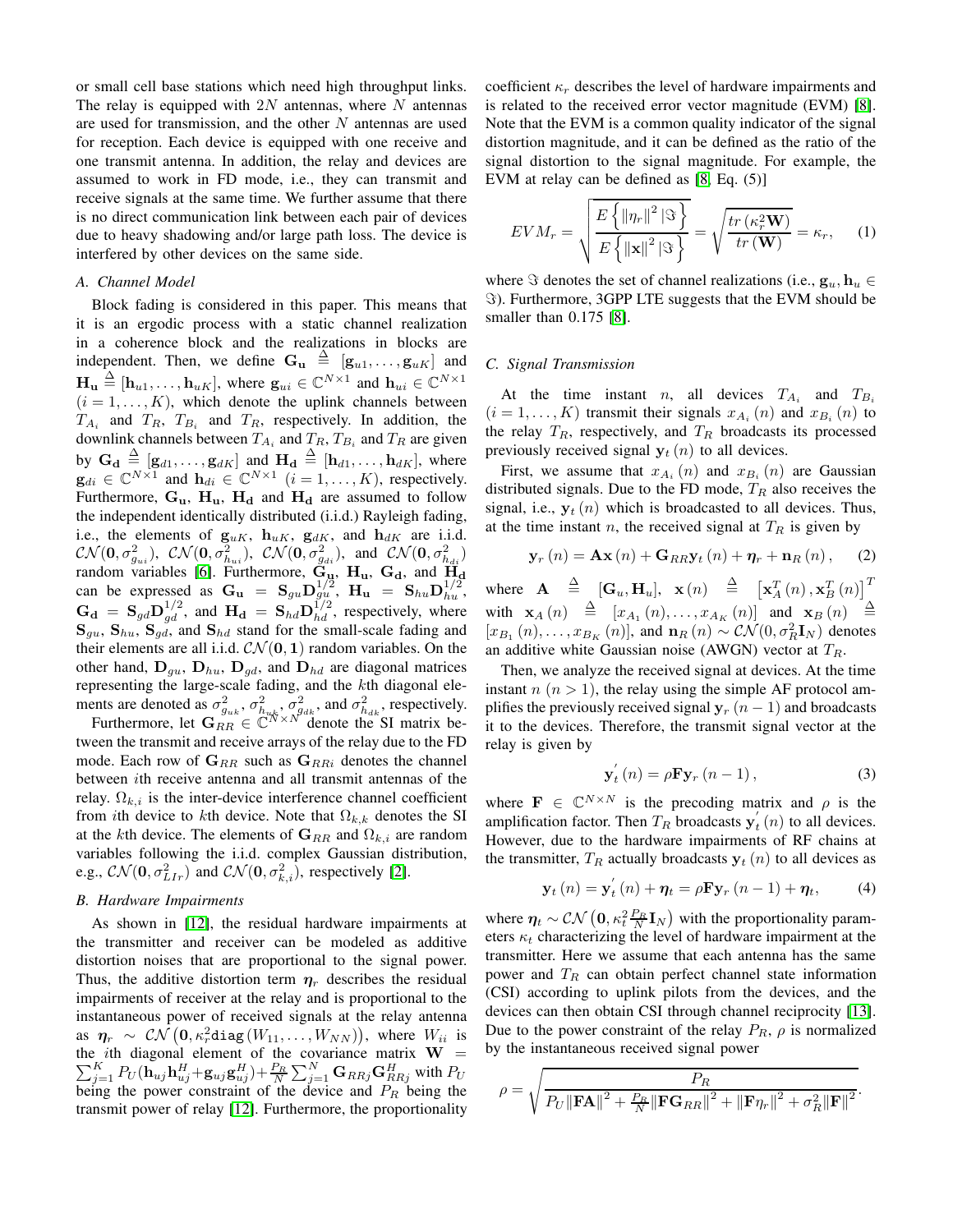At the relay, we adopt the low-complexity maximum-ratio (MR) scheme suitable for low-cost massive MIMO deployment  $[13]$ . Therefore, the precoding matrix  $\bf{F}$  can be written as  $\mathbf{F} = \mathbf{B}^* \mathbf{A}^H$ , where  $\mathbf{B} \stackrel{\Delta}{=} [\mathbf{H}_d, \mathbf{G}_d]$ ,  $\mathbf{G}_d \stackrel{\Delta}{=} [\mathbf{g}_{d1}, \dots, \mathbf{g}_{dK}]$ and  $\mathbf{H}_d \triangleq [\mathbf{h}_{d1}, \dots, \mathbf{h}_{dK}]$ . To our best knowledge, it is very challenging to analyze the residual loop interference power if substituting [\(4\)](#page-1-0) into [\(2\)](#page-1-1) iteratively. However, the residual loop interference can be modeled as additional Gaussian noise. This is due to the fact that the loop interference can be significantly degraded and the residual loop interference is too weak by applying loop interference mitigation schemes [\[4\]](#page-5-2).

Following similar steps in [\[4\]](#page-5-2),  $y_r(n)$  in [\(2\)](#page-1-1) can be approximated by a Gaussian noise source  $\tilde{\mathbf{y}}_r(n)$  with  $\mathbb{E} \left\{ \tilde{\mathbf{y}}_r(n) \tilde{\mathbf{y}}_r^H(n) \right\} = \frac{P_B}{N} \mathbf{I}_N$ . Furthermore,  $T_{A_i}$  and  $T_{B_i}$  receive the combined signal as

$$
Z_{A_i}(n) = \mathbf{g}_{di}^T \mathbf{y}_t(n) + \sum_{i,k \in U_A} \Omega_{i,k} x_{A_k}(n) + n_{A_i}(n), \quad (5)
$$

$$
Z_{B_i}(n) = \mathbf{h}_{di}^T \mathbf{y}_t(n) + \sum_{i,k \in U_B} \Omega_{i,k} x_{B_k}(n) + n_{B_i}(n), \quad (6)
$$

where the noise  $n_{A_i}(n)$  and  $n_{B_i}(n)$  are AWGN with  $n_{A_i}(n) \sim \mathcal{CN}(0, \sigma_{A_i}^2)$  and  $n_{B_i}(n) \sim \mathcal{CN}(0, \sigma_{B_i}^2)$ , respectively. In the following, we only discuss the analytical result for  $T_{A_i}$ . The corresponding result of  $T_{B_i}$  can be obtained by replacing  $T_{A_i}$  with  $T_{B_i}$ . Note that the relay can only receive signal and the transmission part keeps silent at the first time slot  $(n = 1)$ , during which the received signals at the relay and devices are respectively given by

$$
\mathbf{y}_{r}(1) = \mathbf{A}\mathbf{x}(1) + \boldsymbol{\eta}_{r} + \mathbf{n}_{R}(1) \tag{7}
$$

$$
Z_{A_i}(1) = \mathbf{g}_{di}^T \mathbf{y}_t(1) + n_{A_i}(1), i = 1, ..., K.
$$
 (8)

For simplicity, the time label  $n$  is omitted in the following [\[6\]](#page-5-4). Substituting [\(2\)](#page-1-1) and [\(4\)](#page-1-0) into [\(5\)](#page-2-0), the combined received signal  $Z_{A_i}$  can be expressed as

$$
Z_{A_i} = \underbrace{\rho \mathbf{g}_{di}^T \mathbf{F} \mathbf{h}_{ui} x_{B_i}}_{\text{desired signal}} + \underbrace{\rho \sum_{j=1, j \neq i}^K (\mathbf{g}_{di}^T \mathbf{F} \mathbf{g}_{uj} x_{A_j} + \mathbf{g}_{di}^T \mathbf{F} \mathbf{h}_{uj} x_{B_j})}_{\text{inter-par interference}}
$$
\n
$$
+ \underbrace{\rho \mathbf{g}_{di}^T \mathbf{F} \mathbf{g}_{ui} x_{A_i}}_{\text{self-interference}} + \underbrace{\rho \mathbf{g}_{di}^T \mathbf{F} \mathbf{G}_{RR} \mathbf{\tilde{y}}_r}_{\text{loop interference}} + \underbrace{\sum_{i,k \in U_A} \Omega_{i,k} x_{A_k}}_{\text{inter-device interference by FD mode}}
$$

+ 
$$
\underbrace{\rho \mathbf{g}_{di}^T \mathbf{F} \eta_r + \mathbf{g}_{di}^T \eta_t}_{\text{hardware impairments}} + \underbrace{\rho \mathbf{g}_{di}^T \mathbf{F} \mathbf{n}_R + n_{A_i}}_{\text{compound noise}},
$$
 (9)

where we use the set notation of  $U_A = \{1, 3, \ldots, 2K - 1\}$ or  $U_B = \{2, 4, \ldots, 2K\}$  to represent the devices on bothsides of relay. Note that one set of devices  $(U_A)$  can not exchange information with the other set  $(U_B)$  directly. From [\(9\)](#page-2-1), we can find that  $Z_{A_i}$  is composed of seven terms: the signal that  $T_{A_i}$  desires to receive, the inter-pair interference due to other devices' signal, the SI from the device, the loop interference from the relay, the inter-device interference caused by other devices due to FD mode, the distortion noise induced by hardware impairments at the relay, and the compound noise.

With the power constraint of the relay and perfect CSI, the FD relay can take advantage of massive antennas and simple SI cancellation (SIC) schemes to eliminate the SI [\[4\]](#page-5-2). Furthermore, the interference and noise power can be obtained by taking expectation with respect to interference and noise within one coherence block of channel fading. As a result, the SE of  $T_{A_i}$  is given by

<span id="page-2-2"></span>
$$
R_{A_i} = \mathbb{E}\left\{ \log_2 \left( 1 + \text{SINR}_{A_i} \right) \right\}, \quad \text{for } i = 1, \dots, K, \quad (10)
$$

where  $SINR_{A_i}$  denotes the signal-to-interference plus noise ratio (SINR) of  $A_i$  and can be expressed as

$$
\text{SINR}_{A_i} = \frac{P_U |\mathbf{g}_{di}^T \mathbf{F} \mathbf{h}_{ui}|^2}{A' + B' + C' + D' + E' + |\mathbf{g}_{di}^T \mathbf{F} \boldsymbol{\eta}_r|^2 + \frac{1}{\rho^2} |\mathbf{g}_{di}^T \boldsymbol{\eta}_t|^2},
$$

<span id="page-2-0"></span>where  $A' \triangleq P_U \sum_{i=1}^K$  $j=1,j\neq i$  $\left(\left|\mathbf{g}_{i}^{T}\mathbf{F}\mathbf{g}_{j}\right|^{2}+\left|\mathbf{g}_{i}^{T}\mathbf{F}\mathbf{h}_{j}\right|^{2}\right), \ B' \ \triangleq$  $\sigma_R^2 \|\mathbf{g}_i^T\mathbf{F}\|^2$ ,  $C' \triangleq \frac{\sigma_{Ai}^2}{\rho^2}$ ,  $D' \triangleq |\mathbf{g}_i^T\mathbf{F}\mathbf{G}_{RR}\tilde{\mathbf{y}}_r|^2$ , and  $E' \triangleq$  $\frac{P_U}{\rho^2} \sum$  $i, k \in U_A$  $\sigma_{i,k}^2$ , respectively.

## III. PERFORMANCE ANALYSIS

To the best of authors' knowledge, the exact derivation of [\(10\)](#page-2-2) is really difficult [\[14\]](#page-5-13). Herein we consider the asymptotic scenario when  $N \to \infty$ , which is the large system limit. Utilizing the convexity of  $\log_2(1 + 1/x)$  and Jensen's inequality, the lower bound of  $R_{A_i}$  in [\(10\)](#page-2-2) can be written as

$$
R_{A_i} \ge \tilde{R}_{A_i} = \log_2\left(1 + \frac{1}{\mathbb{E}\left\{|\text{SINR}_{A_i}|^{-1}\right\}}\right). \tag{11}
$$

Based on [\(11\)](#page-2-3) and considering devices at both sides, we can obtain the sum SE of the multipair massive MIMO two-way FD relay system as

<span id="page-2-4"></span><span id="page-2-3"></span>
$$
R_{\text{sum}} = \sum_{i=1}^{K} \left( \tilde{R}_{A_i} + \tilde{R}_{B_i} \right). \tag{12}
$$

Note that, in the remainder of the paper, we only show the analytical results for  $R_{A_i}$  since the formula of  $R_{B_i}$  is symmetric with that of  $R_{A_i}$ . In the following, we present the SE of  $A_i$  in **Lemma 1**.

<span id="page-2-5"></span><span id="page-2-1"></span>Lemma 1. *With hardware impairments and MR processing at* the relay,  $\tilde{R}_{A_i}$  can be approximated as

$$
\tilde{R}_{A_i} - \log_2\left(1 + \frac{N}{A_i + B_i + C_i + D_i + E_i + F_i + G_i}\right) \xrightarrow[N \to \infty]{} 0,
$$
\n(13)

where 
$$
A_i \triangleq \sum_{j=1, j\neq i}^{K} \left( \frac{\sigma_{h_{uj}}^2}{\sigma_{h_{ui}}^2} + \frac{\sigma_{h_{uj}}^4 \sigma_{g_{dj}}^2}{\sigma_{h_{ui}}^4} + \frac{\sigma_{g_{uj}}^2 \sigma_{h_{dj}}^2}{\sigma_{h_{ui}}^2} + \frac{\sigma_{g_{uj}}^4 \sigma_{h_{aj}}^2}{\sigma_{h_{ui}}^2 \sigma_{g_{di}}^2} \right)
$$
,  
\n $B_i \triangleq \frac{\sigma_R^2}{P_U \sigma_{h_{ui}}^2}$ ,  $C_i \triangleq \frac{\sigma_{A_i}^2 J}{P_R P_U \sigma_{g_{di}}^4 \sigma_{h_{ui}}^4}$ ,  $D_i \triangleq \frac{\kappa_r^2 \left( P_U \sum\limits_{j=1}^K \left( \sigma_{h_{uj}}^2 + \sigma_{g_{uj}}^2 \right) + P_R \sigma_{LIr}^2 \right)}{P_U \sigma_{h_{ui}}^2}$ ,  $E_i \triangleq \frac{\kappa_i^2 J}{P_U \sigma_{g_{di}}^2 \sigma_{h_{ui}}^4}$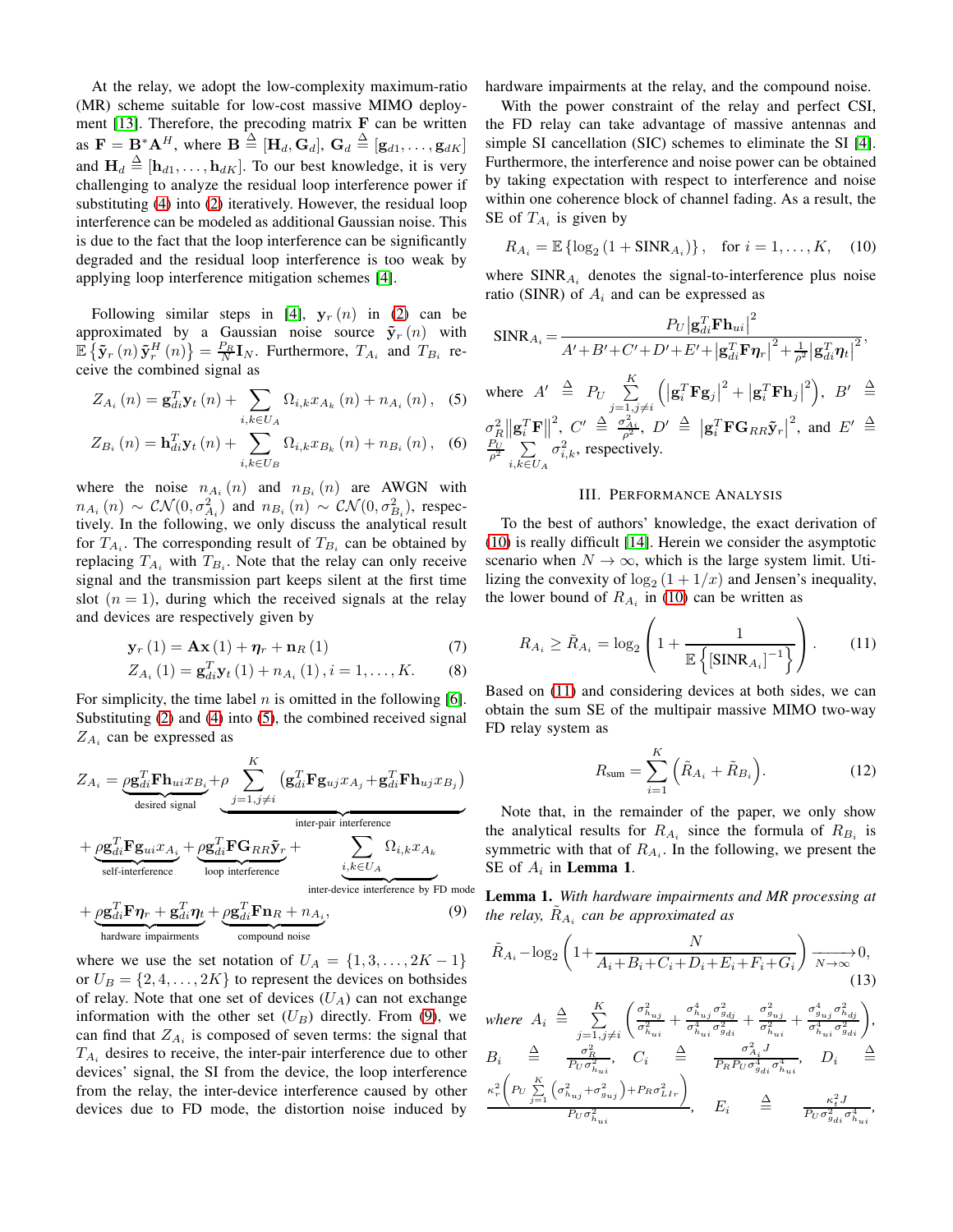$$
F_i \stackrel{\Delta}{=} \frac{P_R \sigma_{LIr}^2}{P_U \sigma_{h_{iu}}^2}, G_i \stackrel{\Delta}{=} \frac{J \sum\limits_{i,k \in U_A} \sigma_{i,k}^2}{P_R \sigma_{g_{di}}^4 \sigma_{h_{ui}}^4}, and
$$
  
\n
$$
J \stackrel{\Delta}{=} P_U \sum\limits_{i=1}^K (\sigma_{g_{ui}}^4 \sigma_{h_{di}}^2 + \sigma_{g_{di}}^2 \sigma_{h_{ui}}^4) +
$$
  
\n
$$
\frac{\kappa_r^2}{N} \sum\limits_{i=1}^K (\sigma_{g_{ui}}^2 \sigma_{h_{di}}^2 + \sigma_{g_{di}}^2 \sigma_{h_{ui}}^2) \left(P_U \sum\limits_{j=1}^K (\sigma_{g_{uj}}^2 + \sigma_{h_{uj}}^2) + P_R \sigma_{LIr}^2\right)
$$
  
\nProof. Please refer to Appendix.

*Proof.* Please refer to Appendix.

From Lemma 1, it is clear to see that the SE  $R_{A_i}$  increases with the number of antennas  $N$ . Further insights can be gained by investigating the terms  $A_i$ ,  $B_i$ ,  $C_i$ ,  $D_i$ ,  $E_i$ ,  $F_i$ , and  $G_i$  in [\(13\)](#page-2-4), respectively. First, we focus on the inter-device interference term  $A_i$  caused by the broadcasting signal from the relay. The SE  $R_{A_i}$  increases when we enlarge the values of  $\sigma_{g_{di}}^2$  and  $\sigma_{h_{ui}}^2$ , which indicates that reducing the channel fading of the *i*th device pair. However,  $R_{A_i}$  will decrease if we enlarge  $\sigma_{g_{uj}}^2$  and  $\sigma_{h_{uj}}^2$ , for  $j \neq i$ , which means that reducing the channel fading of other device pairs except the ith device pair. This finding is consistent with the result in [\[14\]](#page-5-13).

Furthermore, **Lemma [1](#page-2-5)** reveals that  $B_i$  consists of the transmit power of  $T_{B_i}$  and the channel fading  $\sigma_{h_{ui}}^2$  from  $T_{B_i}$ to  $T_R$ . Therefore, we can increase the transmit power of  $T_{B_i}$ and/or decrease  $\sigma_{h_{ui}}^2$  to increase  $R_{Ai}$ . Then, from  $C_i$ , we can find that  $R_{A_i}$  increases when the transmit power for  $T_R$  and the transmit power of devices increase, but decreases when  $\rho$ becomes large. Moreover, it is clear to see from [\(13\)](#page-2-4) that the detrimental effect of hardware impairments in  $D_i$ ,  $E_i$  and  $G_i$ on the SE  $R_{A_i}$ . Finally, the loop interference due to the FD mode in  $F_i$  and  $G_i$  can also reduce the SE.

In order to show how fast the hardware impairments can increase with  $N$  while maintaining the constant rate, we establish an important hardware scaling law in the following corollary.

<span id="page-3-0"></span>Corollary 1. *Suppose the hardware impairment parameters are replaced by*  $\kappa_r^2 = \kappa_{0r}^2 N^z$  *and*  $\kappa_t^2 = \kappa_{0t}^2 N^z$  *for an initial value*  $\kappa_{0r} \geq 0$ ,  $\kappa_{0t} \geq 0$  *and a given scaling exponent*  $0 < z \leq 1$ 1, the SE  $\tilde{R}_{A_i}$ , under MR processing and  $N \to \infty$ , converges *to a non-zero limit*

$$
\begin{cases} \n\tilde{R}_{\mathrm{A}i} - \log_{2} \left( 1 + \frac{\sigma_{\mathrm{S}_{\mathrm{d}i}}^{2} \sigma_{\mathrm{h}_{\mathrm{u}i}}^{4} N^{1-z}}{\kappa_{0r}^{2} \sigma_{\mathrm{S}_{\mathrm{d}i}}^{2} \sigma_{\mathrm{h}_{\mathrm{u}i}}^{2} \xi + 2K\kappa_{0t}^{2} \tilde{\mu}} \right) \xrightarrow[N \to \infty]{} 0, 0 < z < \\ \n\tilde{R}_{\mathrm{A}i} - \log_{2} \left( 1 + \frac{\sigma_{\mathrm{S}_{\mathrm{d}i}}^{2} \sigma_{\mathrm{h}_{\mathrm{u}i}}^{2} \xi + 2K\kappa_{0t}^{2} \tilde{\mu}}{\kappa_{0r}^{2} \left( 2K\kappa_{0t}^{2} \bar{\mu} + \sigma_{\mathrm{S}_{\mathrm{d}i}}^{2} \sigma_{\mathrm{h}_{\mathrm{u}i}}^{2} \right) \xi + 2K\kappa_{0t}^{2} \tilde{\mu}} \right) \xrightarrow[N \to \infty]{} 0, z = 1 \n\end{cases} \tag{14}
$$

 $where$  $\stackrel{\Delta}{=}$  2K $\mu$  +  $P_{\rm R}\sigma_{\rm LIr}^2/P_{\rm U}$ ,  $\mu$  $\sum_{j=1}^K \left( \sigma_{\text{h}_{uj}}^2 + \sigma_{\text{g}_{uj}}^2 \right) / \left( 2K \right), \quad \tilde{\mu} \quad \stackrel{\Delta}{=}$  $\sum_{i=1}^{K} \left( \sigma_{\text{g}_{ui}}^4 \sigma_{\text{h}_{di}}^2 + \sigma_{\text{g}_{di}}^2 \sigma_{\text{h}_{ui}}^4 \right) / \left( 2K \right)$  and  $\bar{\mu}$  $\triangleq$  $\sum_{i=1}^{K} \left( \sigma_{g_{ui}}^2 \sigma_{h_{di}}^2 + \sigma_{g_{di}}^2 \sigma_{h_{ui}}^2 \right) / (2K).$ 

*Proof.* Substituting  $\kappa_{\rm r}^2 = \kappa_{0{\rm r}}^2 N^z$  and  $\kappa_{\rm t}^2 = \kappa_{0{\rm t}}^2 N^z$  into [\(13\)](#page-2-4), with  $N \to \infty$  and  $0 < z \le 1$ ,  $A_i$ ,  $B_i$ ,  $C_i$ ,  $F_i$ , and  $G_i$  tend to zero. Moreover,  $D_i$  behaves as  $\mathcal{O}(N^z)$ , while  $E_i$  behaves as  $\mathcal{O}(N^z + N^{2z-1})$ . To make the numerator and denominator have the identical scaling, we can finish the proof by fulfilling  $1 - \max(z, 2z - 1) \geq 0$  as  $0 < z \leq 1$ . □

*.* at the relay in multipair massive MIMO two-way relaying sys-Corollary [1](#page-3-0) reveals that large level of hardware impairments can be compensated by increasing number of antennas tems. Furthermore, the EVM at relay is defined as  $EVM = \kappa$ [\[12\]](#page-5-10). Considering the condition of  $\kappa^2 = \kappa_0^2 N^z$  in Corollary 1 and  $z = 1$ , it is easy to have EVM<sup>2</sup> =  $\kappa_0^2 N$ , which means the EVM can be increased proportionally to  $N^{1/2}$ . Thus, for the negligible SE loss, we can replace 8 high-quality antennas with EVM  $= 0.05$  with 128 low-quality antennas with  $EVM = 0.2$ . This encouraging result enable reducing the power consumption and cost of the multipair massive MIMO two-way FD relay system.

In the following, we evaluate the EE of the multipair massive MIMO two-way FD relay system when the number of relay antennas becomes large. The EE is defined as the ratio of the sum SE to the total power consumption of the system [\[13\]](#page-5-12). Considering the classical architecture where each antenna is connected to one RF chain. The total power consumption of the system can be modeled as [\[4\]](#page-5-2)

$$
P_{\text{total}} = (N + 2K)(P_t + P_r) + P_0 + (2KP_U + P_R)/\varphi,
$$
\n(15)

where  $P_t$  and  $P_r$  are the power of RF chains at the transmitter and receiver, respectively. Moreover,  $P_0$  denotes the power of the static circuits, the term  $2KP_U + P_R$  is the total power of the power amplifiers at devices and the relay, and  $\varphi$  denotes the efficiency of the power amplifier in each RF chain. Thus, the EE of the considered system is given by  $EE = R_{\text{sum}}/P_{\text{total}}$ .

#### IV. NUMERICAL RESULTS

 $0, 0 < z < 1$  set the same values for both loop and inter-device interferences In this section, the derived results of the multipair massive MIMO two-way FD relay system with hardware impairments and AF schemes are validated through Monte-Carlo simulations by averaging over  $10^4$  independent channel samples. Similar to previous works [\[4\]](#page-5-2), [\[14\]](#page-5-13), we set  $P_u = 10$  W,  $P_R = 40$  W and normalize  $\sigma_R^2 = \sigma_{A_i}^2 = \sigma_{B_i}^2 = 1$  for  $i =$  $1, \ldots, K$ . Furthermore, without loss of generality, we simply as  $\sigma^2 = \sigma_{\text{LIr}}^2 = \sigma_{k,i}^2 = 1$   $(i \in U_A \cup U_B, k = 1, ..., 2K)$  and  $\kappa_0 = \kappa_{0r} = \kappa_{0t}$ , respectively [\[2\]](#page-5-9), [\[6\]](#page-5-4).

> <span id="page-3-1"></span>The simulated and analytical asymptotic sum SE [\(13\)](#page-2-4) are plotted as a function of the half number of antennas  $N$  at the relay in Fig. [1.](#page-4-0) The simulation results validate the tightness of the derived large-scale approximations. Moreover, Fig. [1](#page-4-0) validates the hardware scaling law established by Corollary [1](#page-3-0). The SE grows with low levels of hardware impairments ( $z =$ 0.5, 1). However, the SE curve asymptotically bend toward zero when the scaling law is not satisfied  $(z = 1.5)$ .

> Note that the analytical curves plotted in Fig. [1](#page-4-0) are not always below the simulated curves. This is due to the reason that we utilize the large number law to derive the SE. When N is relatively small (e.g.  $N < 350$ ), the low order term of  $N$  cannot be omitted. Thus, the analytical result is a little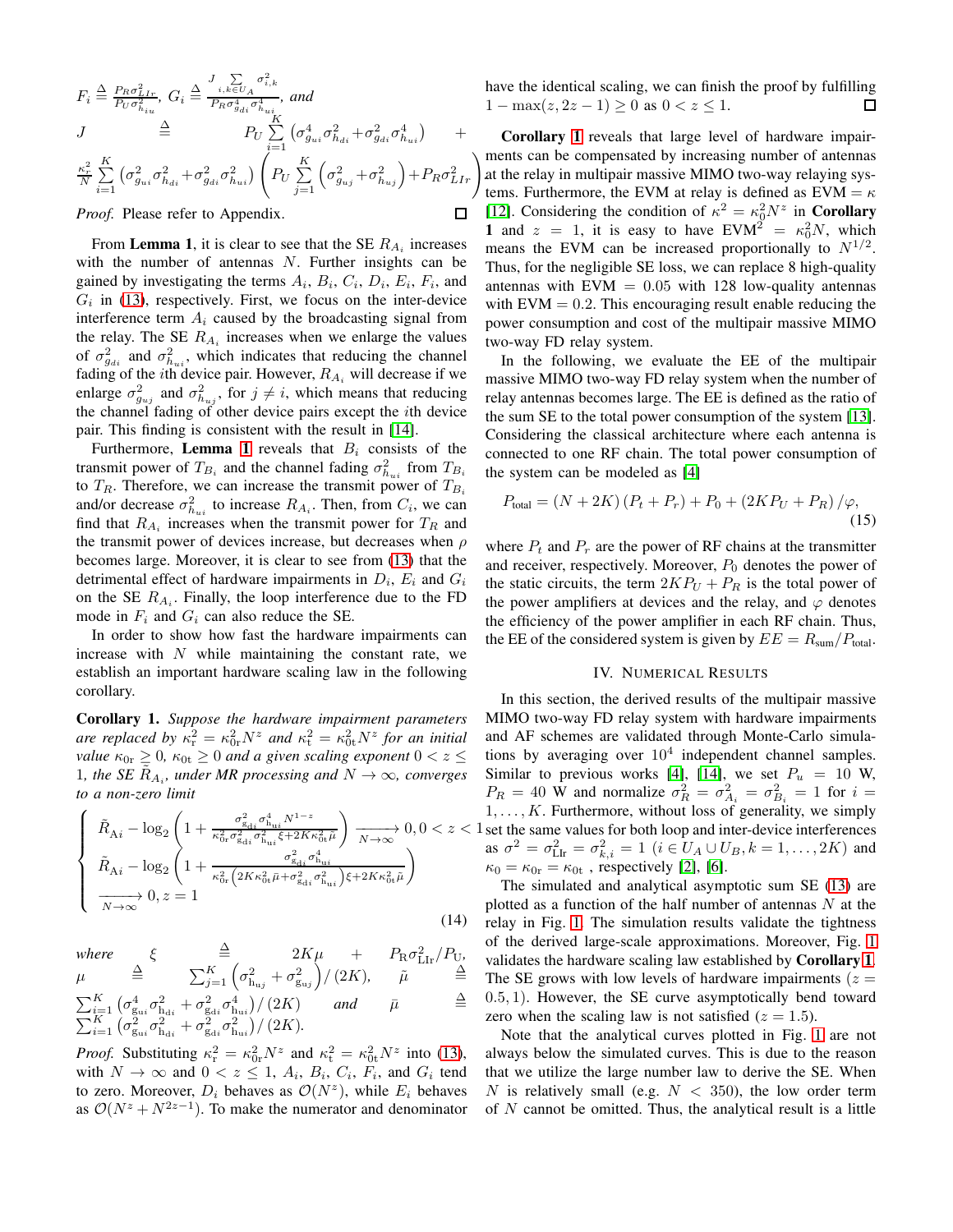

<span id="page-4-0"></span>Fig. 1. Hardware scaling law of multipair massive MIMO two-way FD relay systems against different number of antennas N at the relay ( $K = 10$ ,  $\kappa_0 =$ 0.0156).



<span id="page-4-1"></span>Fig. 2. Sum SE of multipair massive MIMO two-way FD relay systems with hardware impairments against different levels of loop and inter-device interference ( $N = 1000$ ,  $z = 1$ ,  $K = 10$ ).

larger than the corresponding simulation result. However, even if  $N$  is smaller, the curves of large-scale approximation and Monte-Carlo simulations are close [\[14\]](#page-5-13). Compared with the DF scheme in [\[10\]](#page-5-7), the signal processing can achieve a smaller sum SE. However, the complexity of AF based system at the relay is much lower than the DF based system.

Fig. [2](#page-4-1) shows the large-scale approximation [\(13\)](#page-2-4) and the asymptotic SE limit [\(14\)](#page-3-1) against the levels of the loop and inter-device interferences  $\sigma^2$ . The SE of such system in HD model is also plotted as a baseline for comparison. Since the HD system utilizes two phases to transmit and receive signal, the inherent loop and inter-device interference do not exist. Therefore, the SE of HD systems is constant in Fig. [2.](#page-4-1) The



<span id="page-4-2"></span>Fig. 3. EE of multipair massive MIMO two-way FD relay systems with hardware impairments against different number of antennas  $N$  at the relay  $(K = 10, \kappa_0 = 0.0156).$ 

first observation from Fig. [2](#page-4-1) is that when  $N = 1000$ , the asymptotic SE limit of FD systems outperforms the one of HD systems for small and moderate levels of interference, e.g.,  $\sigma^2$  < 10<sup>1.18</sup> for ideal hardware ( $\kappa_0 = 0$ ) and  $\sigma^2$  < 10<sup>0.9</sup> for non-ideal hardware ( $\kappa_0 = 0.1$ ). This can be explained that only the half time required in the FD mode compared with the HD mode. Interestingly, the SE of the multipair massive MIMO two-way FD relay system with hardware impairments is larger than the one with ideal hardware for small and moderate levels of loop and inter-device interference. However, large value of loop and inter-device interference decreases the sum SE of FD systems. Moreover, the gap of SE curves between FD and HD systems increases with the level hardware impairments  $\kappa_0$ .

The large-scale approximation of EE as a function of the number of antennas  $N$  at the relay is plotted in Fig. [3.](#page-4-2) Similar to [\[15\]](#page-5-14), we set  $P_t = 1$  W,  $P_r = 0.3$  W,  $P_0 = 2$  W and  $\varphi = 0.35$ . It is clear to see that the EE decreases with z due to the distortion noise caused by hardware impairments. Moreover, there exists an optimal number of antennas  $N_{\text{opt}}$ to reach the corresponding maximum EE. When  $N \leq N_{\text{opt}}$ , the EE can be improved by increasing  $N$ . However, when  $N > N_{\text{opt}}$ , increasing N will reduce the EE since the addition power consumption of RF chains and static circuits dominate the performance.

## V. CONCLUSIONS

In this paper, we investigate the SE and EE of AF-based multipair massive MIMO two-way FD relay systems with hardware impairments. The effect of N and  $\kappa$  on the SE has been investigated by deriving a closed-form large-scale approximate expression. In addition, the optimal number of relay antennas has been derived to maximize the EE. We also find that the SE of the massive MIMO two-way FD system with hardware impairments outperforms that of the HD system